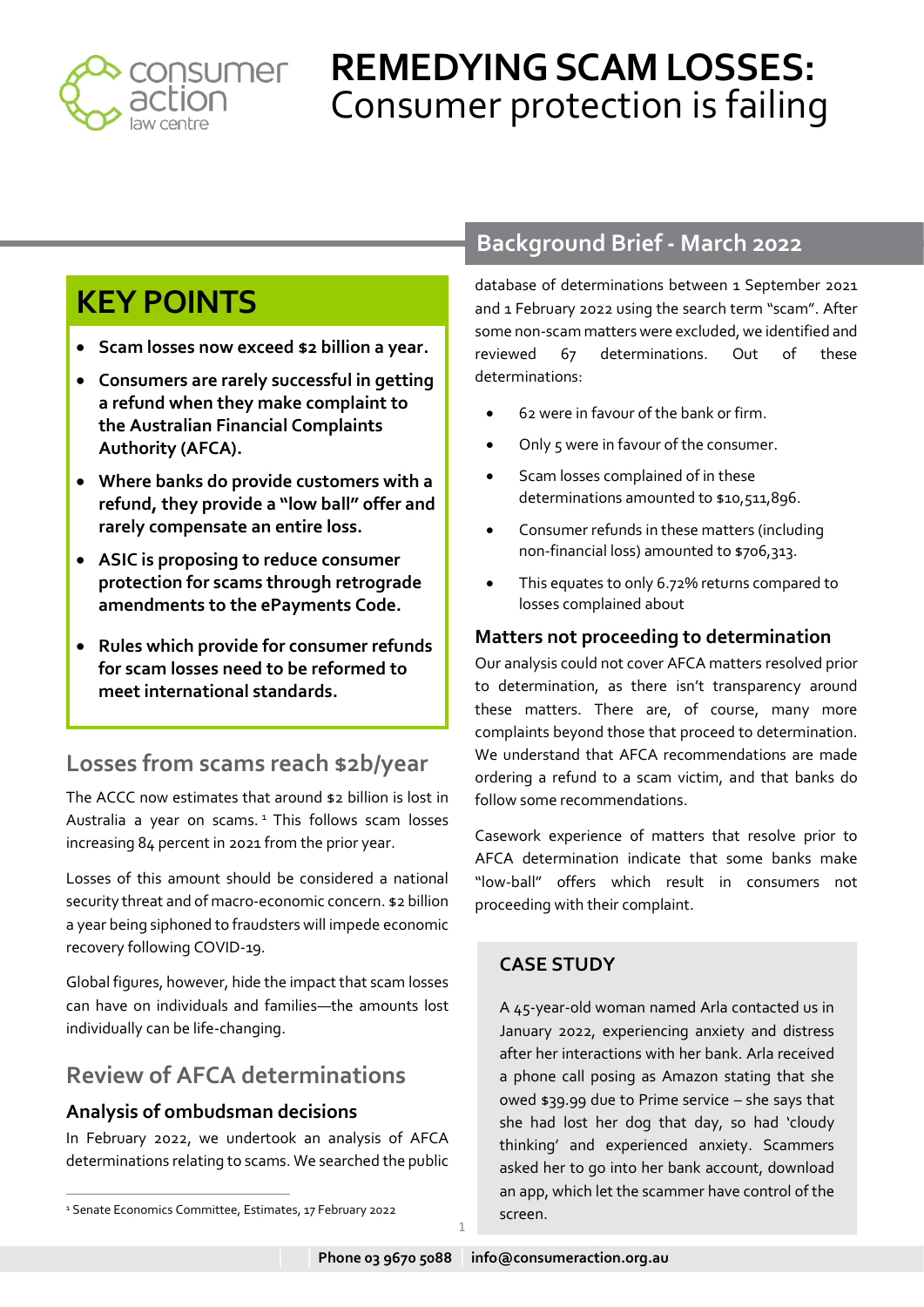#### **CASE STUDY, cont.**

Arlo thought this was required to resolve the Amazon issue. She provided them with three codes, which enabled the scammers to withdraw just under \$12,000 from her savings account Arlo advised us that she had a \$1,000 daily transaction limit, and that these transactions were uncharacteristic of her account use. Arlo rang the bank fraud line immediately. The bank told her they'd investigate but she'd be unlikely to have her money returned. The bank has now offered her \$5,000 as a 'goodwill gesture'.

#### **Themes from our analysis**

Our analysis of the AFCA scam determinations identified the following themes:

- 1. In scam determinations (particularly investment scams), AFCA regularly begins determinations with the statement "there is no duty on banks to monitor account for fraud". There is commonly little analysis about the duties banks do have to identify red flags and when banks should query a mandate. Obligations on banks to take care in identifying and protecting against scams can arise from the following:
	- Implied warranties in a customer-firm contract impose a duty to exercise due care and skill.<sup>2</sup> In a UK decision, it was stated in relation to a duty of care on bankers that 'the law should guard against the facilitation of fraud, and exact a reasonable standard of care in order to combat fraud and protect bank customers and innocent third parties'.<sup>3</sup>
	- Banks regulated by AUSTRAC are required to monitor customer transactions, including unusually large transactions, complex transactions and unexpected patterns of transaction that do not seem to have a legitimate purpose. The primary purpose of these obligations is to protect against

criminal activity, which includes fraudulent scam activity.

- The obligation on firms to conduct services 'efficiently, honestly and fairly' <sup>4</sup> has been given more emphasis since the Banking Royal Commission. It is more efficient and fairer for banks to invest in capabilities to identify fraud risk compared to placing the onus on consumers. In 2020, ASIC initiated proceedings against a firm for failing to put adequate cyber security controls in place to protect customers as a breach of this provision. 5
- The Code of Banking Practice, including the promise to engage in a fair, reasonable and ethical manner, and the Australian Banking Association industry guideline, 'Protecting vulnerable customers from financial abuse' are also relevant instruments. The 2016 guideline confirms that pressuring a person to engage in financial scams is a form of financial abuse. <sup>6</sup> The AFCA Approach to Financial Elder Abuse similarly confirms that scams and illegal activity fall under the 'financial abuse' definition.<sup>7</sup>
- Banks may also face liability to account to a scammed customer where the bank has knowledge of undue influence applied to a customer which prevents the customer from making a genuine and free choice regarding the transaction. <sup>8</sup> This can be observed from call recordings between banks and customers.
- 2. Banks often provide specific warnings of risky/potential scam transactions by contacting customers ahead of the transaction proceeding, but then proceed with the transaction in any event if the customer consents to the transaction proceeding. In these circumstances, banks sometimes ask "Do you accept the risk of this transfer"?

<sup>2</sup> Section 12 ED, ASIC Act 2001.

<sup>&</sup>lt;sup>3</sup> *Barclays Bank plc v Quincecre Ltd* [1992] 4 All ER 363 at 376. See also *Territory Sheet Metal v ANZ* [2009] NTSC 31 at [1197 - 1217] for discussion about where duty means a bank should over-ride customer's mandate

<sup>4</sup> Section 912A(1)(a), Corporations Act.

<sup>5</sup> See [https://download.asic.gov.au/media/5760712/20-191mr-concise-](https://download.asic.gov.au/media/5760712/20-191mr-concise-statement-asic-v-ri-advice.pdf)

[statement-asic-v-ri-advice.pdf](https://download.asic.gov.au/media/5760712/20-191mr-concise-statement-asic-v-ri-advice.pdf)

<sup>6</sup> ABA, Protecting vulnerable customers from financial abuse – Industry Guideline, 2016

<sup>7</sup> See: [https://www.afca.org.au/what-to-expect/how-we-make](https://www.afca.org.au/what-to-expect/how-we-make-decisions/afca-approaches)[decisions/afca-approaches.](https://www.afca.org.au/what-to-expect/how-we-make-decisions/afca-approaches)

<sup>8</sup> See *RBS v Etridge (no 2)* [2002] AC 773 at 794-797, 802; *Thorne v Kennedy* (2017) 263 CLR 85 at [34].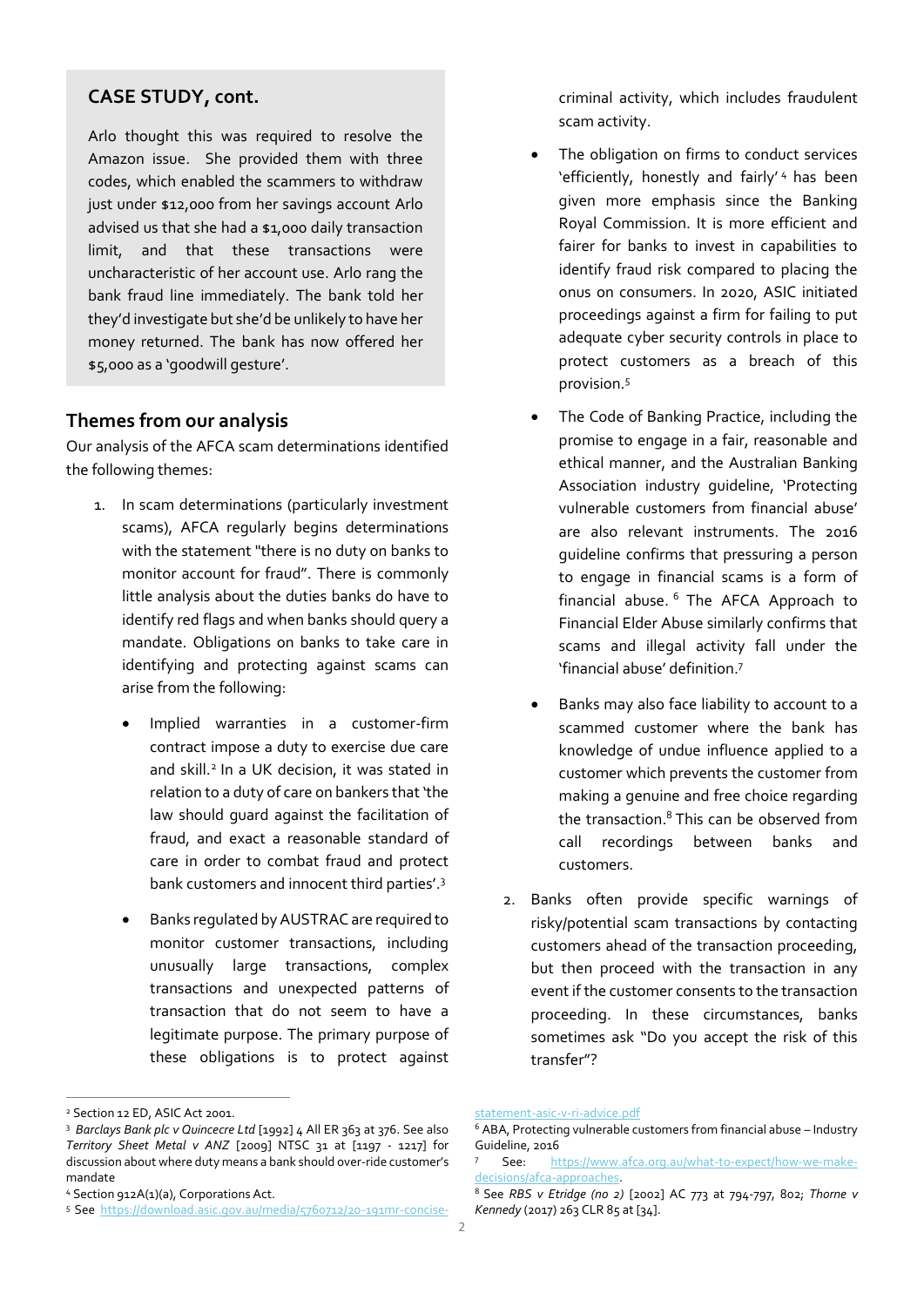Banks should consider the that the person being scammed is acting under 'undue influence' and is not able to consent to the transaction. Questioning whether the customer is willing to accept the risk of the transaction is meaningless, particularly where the customer has demonstrated limited capacity to understand the nature and implications of the transaction, and this is known to the bank.<sup>9</sup>

While this is a difficult issue, there are a large majority of investment scam determinations that fit in this category. The consumer's view inevitably changes when they realise that they are being scammed.

If banks are aware that the transaction is likely to be a scam, but proceed in any event, it may be considered that they are facilitating fraud to be perpetuated with knowledge.

3. The analysis identified examples of banks allowing customers to increase daily transfer limits without asking questions.

Given the significant risk of increases or changes to daily limits being fraud-related, we would expect banks to take steps to prevent the customer from being scammed. Some banks do require a phone call discussion before transaction limits are increased and, as such, this would seem to define good practice.

4. Remote-access scams, where the scammer takes control of the consumer's computer and installs malware, are common. This is one scam where AFCA may consider the transaction to be unauthorised, and thus the consumer is not liable.

However, the analysis identified inconsistencies in outcomes based upon ePayments Code rules regarding the sharing of pass codes. Where a complainant does not disclose their passcode, but enters it themselves, they are able to obtain a refund (that is, they did not share their passcode in line with ePayments Code liability rules). But where a complainant provides their passcode to a scammer (or scammer obtains it), then they are not eligible for a refund.

This is an inconsistent outcome where consumers have been exploited by the same type of scam. Furthermore, it is unfair to say that the consumer is actively sharing passcode as they are acting under the control of a scammer (undue influence).

It is worth noting that banks encourage their customers to share passcodes through 'screen scraping' processes common in loan applications, dulling the message to never share your passcode.

#### **A better approach**

AFCA should update its approach to scam complaints to better articulate the circumstances where it is appropriate for a bank to question a customer's instruction to make a transaction, including considering:

- The size of the transaction
- The transaction being significantly out of pattern with usual transactions
- The jurisdictions transfers are being made to is known for scams
- The vulnerability of the customer, e.g. age or disability
- The customer contacting their bank to increase their transfer limit
- The customer seems unclear about the purpose of transfers
- The customer is receiving instructions from a third party

If these circumstances are present, a bank exercising reasonable care and skill would enquire about the purpose of the transaction by making meaningful enquiries about the transfer, and not proceed with the transfer until they are reasonably satisfied that the transaction is not fraudulent.

We understand AFCA will be developing an "Approach to Scams" document in 2022, and we look forward to contributing.

# **ASIC reduces ePayments Code consumer protection**

ASIC is proposing changes to the ePayments Code that will reduce consumer protection relating to scams.

<sup>9</sup> The customer cannot accept the risk because their understanding of that risk is markedly different to the bank's understanding. See *Vanker v Commercial Banking Co of NSW* (1972) NSWLR 967 at 975-76 where

held that if both a bank and customer have been negligent, the bank will be held liable (concerned forged cheques presented by an associate of a very vulnerable consumer).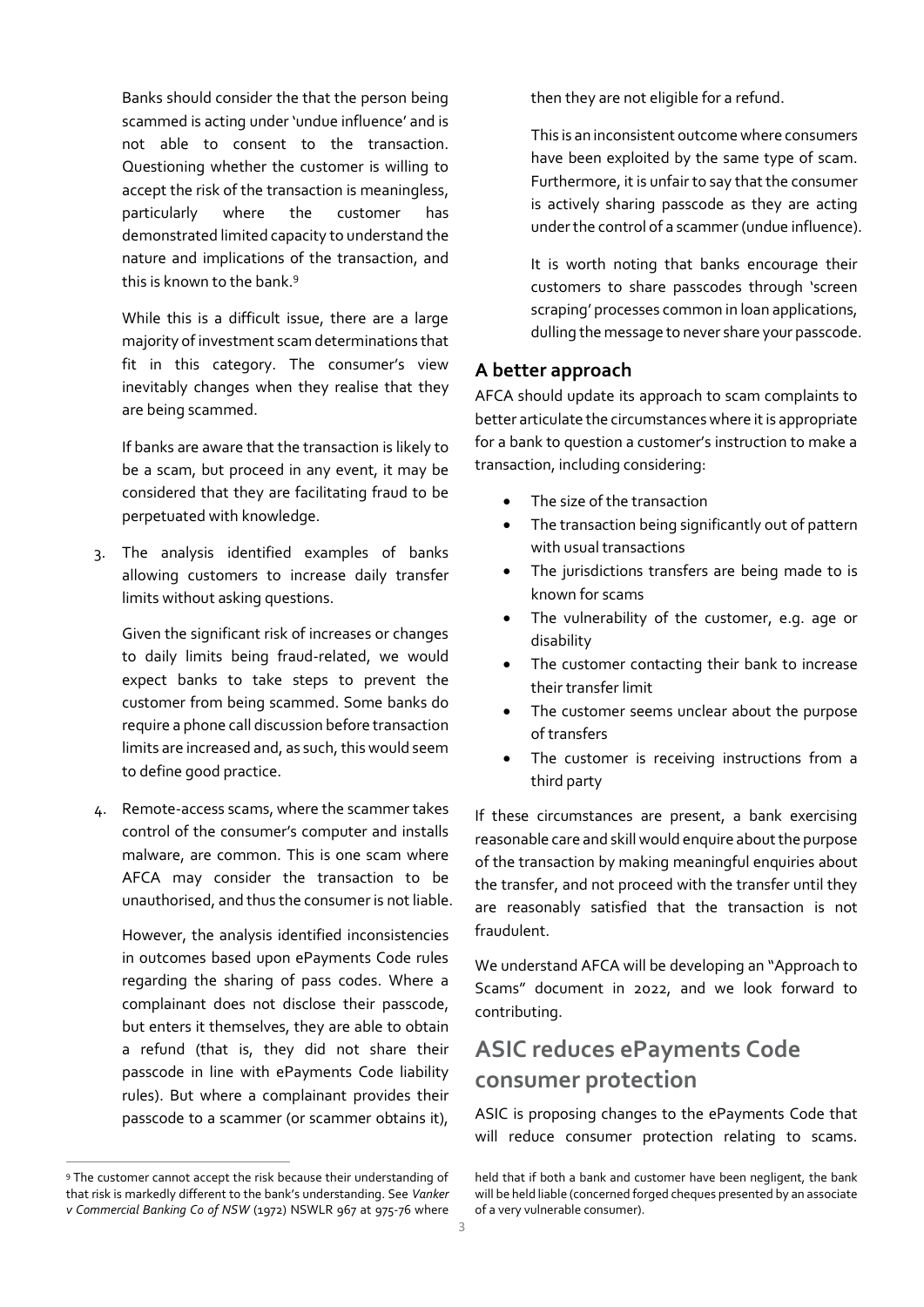Consumer groups have made submissions<sup>10</sup> opposing the following proposals:

- That the definition of 'mistaken internet payment' be amended to ensure it only covers actual mistakes inputting the account identifier and does not extend to payments made as a result of scams.
- That the unauthorised transactions provisions only apply where a transaction on a consumer's account without the consumer's consent and do not apply where the consumer has made the transaction themselves as a result of falling victim to a scam.

#### **Mistaken payments**

The mistaken payment provisions of the ePayments Code require banks to take steps to seek return of payments made mistakenly and provide warnings on internet banking websites. Cases at AFCA confirm that these provisions do apply in scam situations (such as invoice hacking scams), and can operate to provide the consumer a refund where the bank has not met the standard in the ePayments Code.<sup>11</sup>

Removing their application to scam transactions will mean that consumers have no clear rights if banks do not take sufficient action to recover scam losses made through internet banking.

#### **Unauthorised transactions**

The ePayments Code confirms that consumers are not liable for transactions unless they are authorised.

Where a consumer is tricked into authorising a payment to an account that they believe belongs to a legitimate payee but is in fact controlled by a scammer, it is arguable that it is not authorised. For example, in romance or investments scams, the fraud generally arises following a relationship built on trust. The scammer grooms the consumer, and based on trust that develops, exploits the use of funds of the consumer. In these circumstances, the consumer was acting under the undue influence of the scammer and did not truly authorise the transaction for the purpose they believed it to be for.

ASIC's proposal to amend the code will mean that it will

not apply in the above circumstance and will only apply where the scammer themselves fraudulently accessed the customer's account or card to initiate the payment. This is a backward step in terms of consumer protection.

### **Falling behind international best practice**

In 2019, the UK introduced a voluntary industry code called the *Contingent Reimbursement Model Code for Authorised Push Payment Scams* (the CRM Code). 'Authorised push payments' is a term used in the UK to describe a range of scams where the customer is tricked into authorising a payment to an account that they believe belongs to a legitimate payee, but is in fact controlled by a criminal.

The CRM Code includes a fundamental principle that when a customer has been the victim of a relevant scam, the bank should reimburse the customer. There are some exceptions – for example, where the customer has ignored effective warnings (they were grossly negligent) – however, reimbursement is required (regardless of exceptions) where the victim is assessed as being vulnerable to scams.

A recent review of the CRM Code found that average reimbursement rates have risen from around 20% to 45% and banks have invested more heavily in warnings on their apps an online banking systems. Some institutions have introduced (either voluntarily or after being directed by the regulator) systems such as Confirmation of Payee to help people spot when they may be making a payment to the wrong account.<sup>12</sup>

Perhaps the most significant responses to the CRM Code have been at a systems level, with banks incentivised to improve real-time detection of online scam attempts. This includes the ability to flag and hold transactions pending investigation, and to refuse to process transactions unless the bank is satisfied that no fraud is present.

There is currently a proposal in the UK to make the CRM Code mandatory for all banks and payment systems providers.<sup>13</sup> This will, in effect, harmonise protection for

<sup>10</sup> Consumers' Federation of Australia, submission to ePayments Code review, June 2021, available at [http://consumersfederation.org.au/wp](http://consumersfederation.org.au/wp-content/uploads/2020/08/210629-Submission-CP341-epayments-code.pdf)[content/uploads/2020/08/210629-Submission-CP341-epayments](http://consumersfederation.org.au/wp-content/uploads/2020/08/210629-Submission-CP341-epayments-code.pdf)[code.pdf](http://consumersfederation.org.au/wp-content/uploads/2020/08/210629-Submission-CP341-epayments-code.pdf)

<sup>11</sup> See AFCA case 656981.

<sup>12</sup> Which?, The CRM Code: two years on, May 2021, available at: [https://conversation.which.co.uk/scams/contingent-reimbursement](https://conversation.which.co.uk/scams/contingent-reimbursement-model-code-two-year-anniversary/)[model-code-two-year-anniversary/](https://conversation.which.co.uk/scams/contingent-reimbursement-model-code-two-year-anniversary/)

<sup>&</sup>lt;sup>13</sup> See House of Commons Treasury Committee, Economic Crime Report, 2 Report 2022,